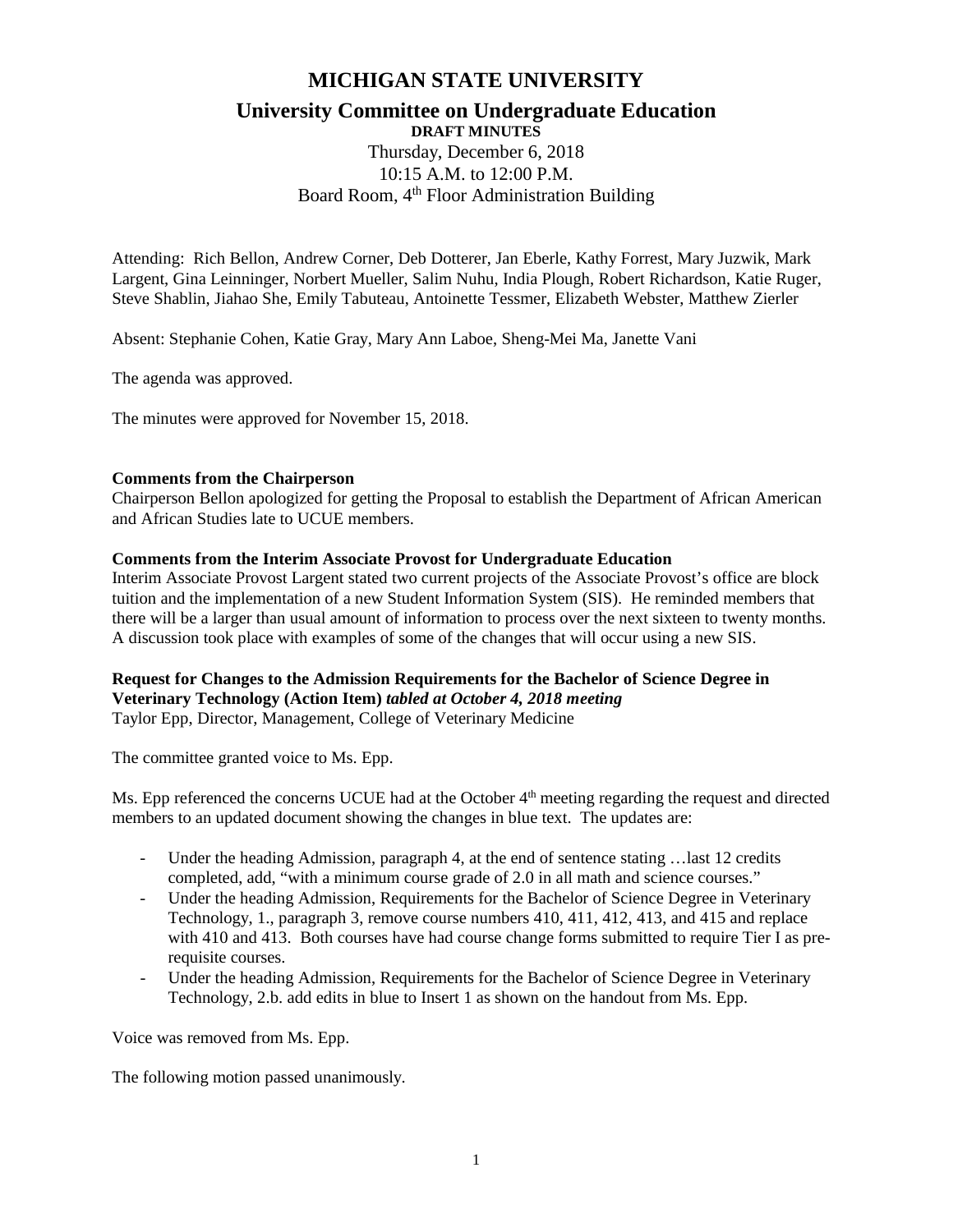# *The University Committee on Undergraduate Education duly considered and endorsed the request for Changes to the Admission Requirements for the Bachelor of Science Degree in Veterinary Technology.*

**Proposal to create a Department of African American and African Studies (AAAS) (Action Item)** Sonja Fritzsche, Associate Dean, College of Arts and Letters Glenn Chambers, Director, AAAS Program

The committee granted voice to Associate Dean Fritzsche and Dr. Chambers.

Dr. Chambers provided background on the proposal stating he and colleagues have been working on the initiative for over three years. Faculty retreats were held, experts were consulted, and a speaker series was held through the Dean's Office to determine a direction. This research led to a self-study followed by an external review.

Dr. Chambers stated benefits of creating the department would be that there would be faculty with dedicated time opposed to faculty only being able to dedicate a small portion of their time, a curriculum could be established, and they could mentor students. He stated there would be six full time faculty and a department chair hired.

Voice was removed from Associate Dean Fritzsche and Dr. Chambers.

The following motion passed unanimously.

# **The University Committee on Undergraduate Education duly considered and endorsed the proposal to create a Department of African American and African Studies (AAAS).**

# **Block Tuition Updates and Effects on Drop/Add and Refund Renata Opoczynski, UIA Fellow Walter Hawthorne, Associate Dean, College of Social Science Kimberly Blair-Chambers, Registrar Associate**

Dr. Opoczynski, Dr. Hawthorne, and Ms. Blair-Chambers facilitated a rich discussion on the current and proposed drop/add and refund policy as part of the work of the Academic subcommittee for block tuition.

Dr. Hawthorne referenced a PowerPoint slideshow showing two Proposals for a revised drop/add and refund policy and discussion followed on the effects of each policy. Items discussed include:

- Managing the requests of students who need a course to graduate versus the students who are taking additional classes;
- Differences and similarities in Proposals 1 and 2
- How a new drop/add and refund policy will interface with a new SIS;
- The possibility of charging a fee when dropping a class;
- Financial aid implications;
- Waiting lists to add a class;
- Communicating this policy change to students;

Some potential drop/add policies, particularly involving course waitlists, would be difficult to implement given the technical limitations of the current SIS. Any policy has to be compatible with the current SIS, with the possibility for reform under the new SIS. Some UCUE members expressed concern that the University would not revisit the policy after a new SIS is implemented and the result would be the retention of a suboptimal policy designed around a superseded SIS. Concern was also expressed by some